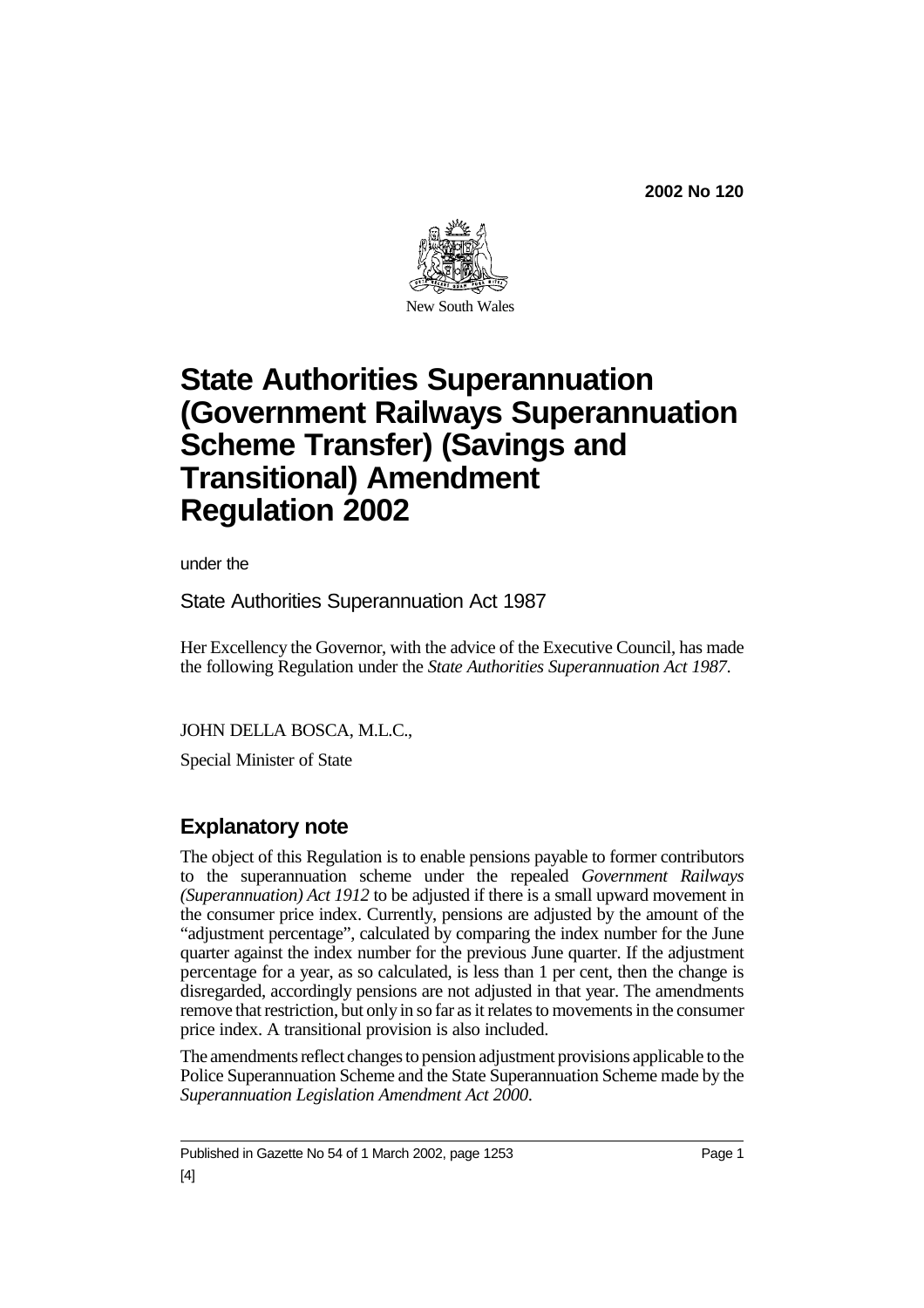State Authorities Superannuation (Government Railways Superannuation Scheme Transfer) (Savings and Transitional) Amendment Regulation 2002

Explanatory note

This Regulation is made under the *State Authorities Superannuation Act 1987*, including clauses 1 and 2 of Schedule 4.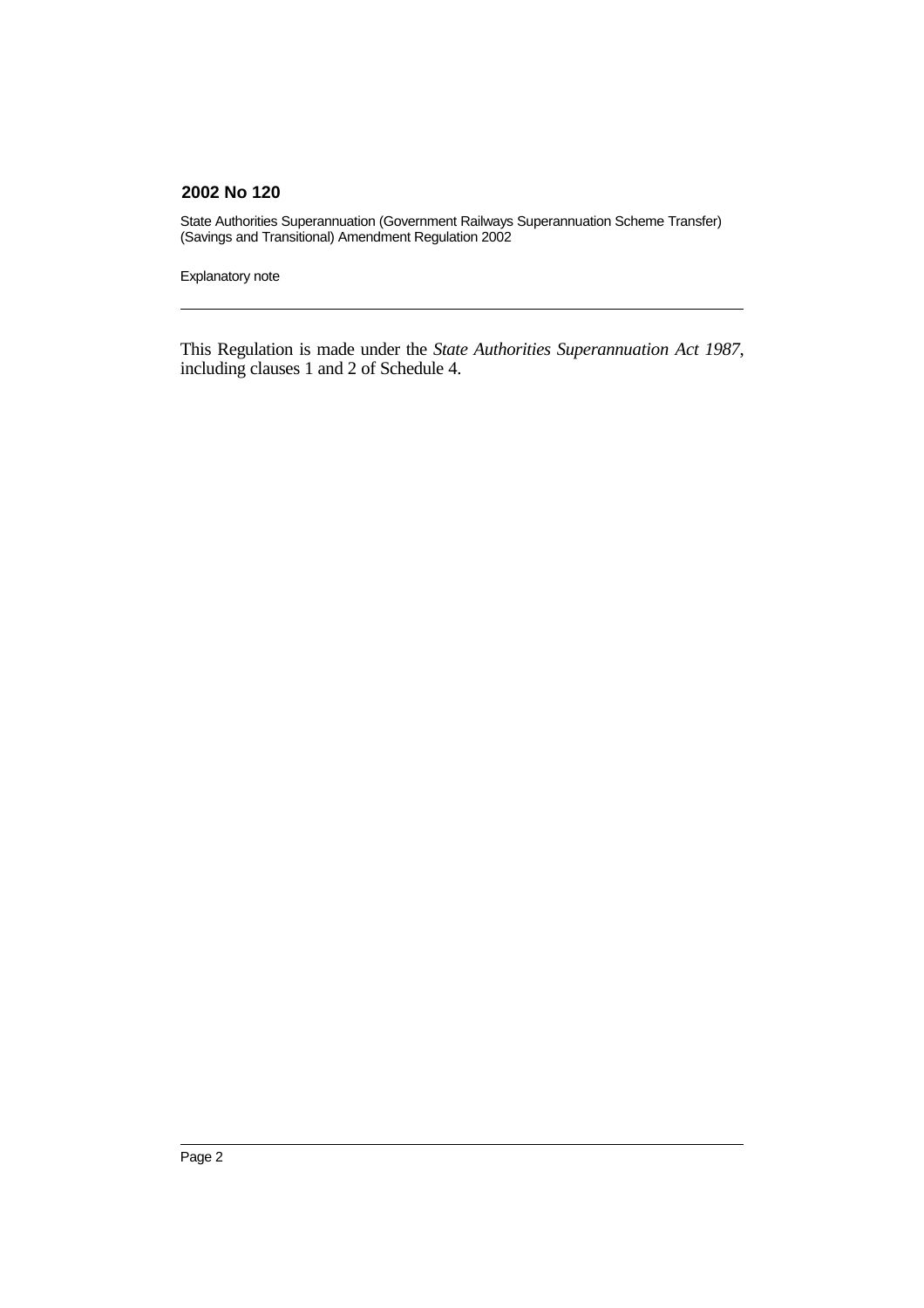State Authorities Superannuation (Government Railways Superannuation Scheme Transfer) (Savings and Transitional) Amendment Regulation 2002

Clause 1

## **State Authorities Superannuation (Government Railways Superannuation Scheme Transfer) (Savings and Transitional) Amendment Regulation 2002**

#### **1 Name of Regulation**

This Regulation is the *State Authorities Superannuation (Government Railways Superannuation Scheme Transfer) (Savings and Transitional) Amendment Regulation 2002*.

#### 2 Amendment of State Authorities Superannuation (Government Railways **Superannuation Scheme Transfer) (Savings and Transitional) Regulation 1990**

The *State Authorities Superannuation (Government Railways Superannuation Scheme Transfer) (Savings and Transitional) Regulation 1990* is amended as set out in Schedule 1.